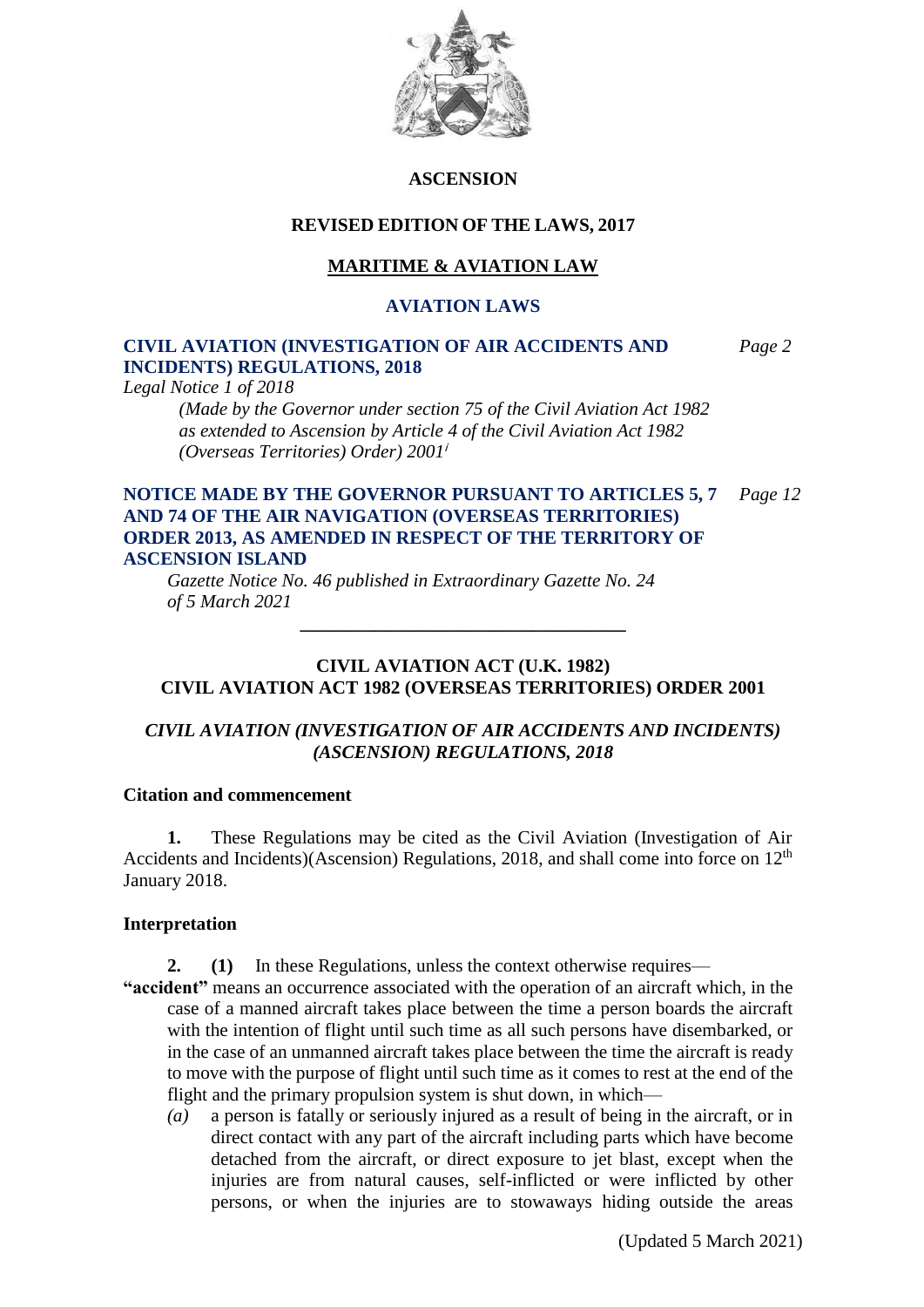normally available to the passengers and crew; or

- *(b)* the aircraft sustains damage or structural failure which—
	- (i) adversely affects the structural strength, performance or flight characteristics of the aircraft; and
	- (ii) would normally require major repair or replacement of the affected component,

except for engine failure or damage when damage is limited to a single engine (including its cowlings or accessories), to propellers, wing tips, antennas, probes, tyres, brakes, wheels, fairings, panels, landing gear doors, windscreens, the aircraft skin (such as small dents or puncture holes) or for minor damages to main rotor blades, tail rotor blades, landing gear, and those resulting from hail or bird strike (including holes in the radome); or

- *(c)* the aircraft is missing or is completely inaccessible;
- **"accredited representative"** means a person designated by a State, on the basis of his or her qualifications, for the purpose of participating in an investigation conducted by another State;
- **"adviser"** means a person appointed by a State, on the basis of his or her qualifications, for the purpose of assisting its accredited representative in an investigation;
- **"aerodrome authority"** means, in relation to an aerodrome, the person by whom the aerodrome is managed;
- **"aircraft"** means any machine that can derive support in the atmosphere from the reactions of the air other than the reactions of the air against the earth's surface;
- **"cause"** means an act, omission, condition or circumstance which if eliminated or avoided would have prevented the occurrence or would have mitigated the resulting injuries or damage;
- **"Chief Investigator"** means the Chief Air Accident Investigator appointed under regulation 8;
- **"Contracting State"** means any State which is party to the Chicago Convention;
- **"contributing factors"** means actions, omissions, events, conditions, or a combination thereof, which, if eliminated, avoided or absent, would have reduced the probability of the accident or incident occurring, or mitigated the severity of the consequences of the accident or incident;
- **"crew"** includes every person employed or engaged by the operator in an aircraft in flight in relation to the operation of the aircraft including, where the operator and the pilot in command are the same person, the pilot in command;
- **"expert"** means a person appointed by a State which has a special interest in an accident by virtue of fatalities or serious injuries to its citizens;
- **"fatal injury"** means an injury which is sustained by a person in an accident and which results in his or her death within 30 days of the date of the accident;
- **"flight recorder"** means any type of recorder installed in an aircraft for the purpose of complementing accident or incident investigation including a flight data recorder, cockpit voice recorder and image recorder;
- **"incident"** means an occurrence, other than an accident, associated with the operation of an aircraft which affects or could affect the safety of operation;
- **"investigation"** means a process conducted by a Safety Investigation Authority for the purpose of accident prevention which includes the gathering and analysis of information, the drawing of conclusions, including the determination of causes and/or contributing factors and, when appropriate, the making of safety recommendations;
- **"Investigator"** means a person appointed as an Air Accident Investigator under regulation  $8$
- **"Investigator-in-Charge"** means a person charged, on the basis of his or her qualifications, with responsibility for the organisation, conduct and control of an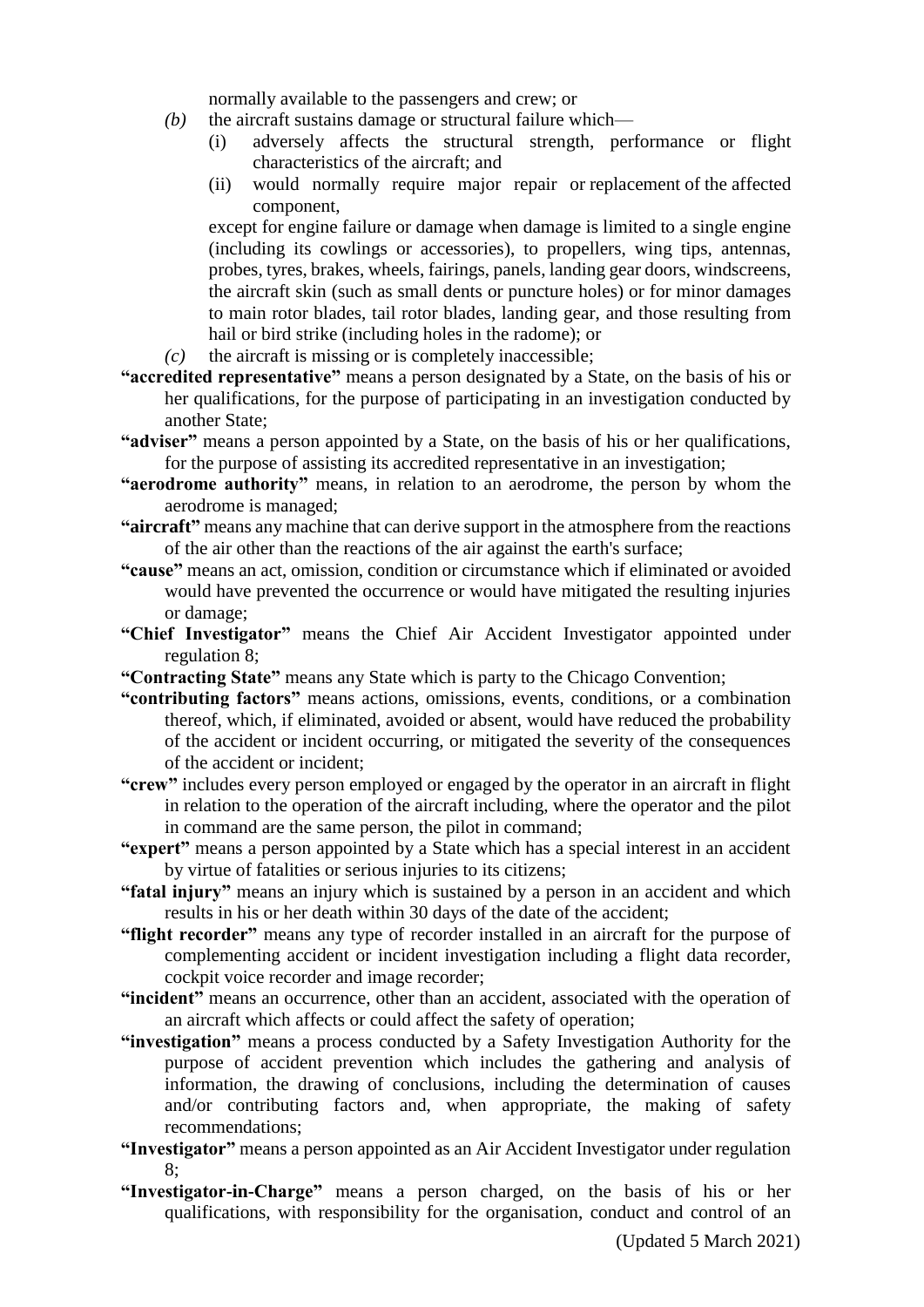investigation conducted pursuant to these Regulations;

**"maximum mass"** means certificated maximum take-off mass of an aircraft;

- **"operator"** means a person, organisation or enterprise engaged in, or offering to engage in the operation of an aircraft, whether for valuable consideration or otherwise;
- **"owner"** means, where an aircraft is registered, the registered owner;
- **"pilot in command"** means the pilot designated by the operator as being in command of an aircraft and charged with the safe conduct of its flight or, if no such designation has been made, the person who for the time being is in charge of piloting the aircraft without being under the direction of any other pilot in the aircraft;
- **"preliminary report"** means the communication used for the prompt dissemination of data obtained during the early stages of the investigation;
- **"safety recommendation"** means a proposal of an accident investigation authority, based on information derived from an investigation, made with the intention of preventing accidents or incidents and which in no case has the purpose of creating a presumption of blame or liability for an accident or incident;
- **"serious incident"** means an incident involving circumstances indicating that there was a high probability of an accident and is associated with the operation of an aircraft; and
- **"serious injury"** means an injury which is sustained by a person in an accident and which—
	- *(a)* requires hospitalisation for more than 48 hours, commencing within seven days from the date the injury was received; or
	- *(b)* results in a fracture of a bone, excluding simple fractures of fingers, toes, or nose; or
	- *(c)* involves lacerations which cause severe haemorrhage, nerve, muscle or tendon damage; or
	- *(d)* involves injury to an internal organ; or
	- *(e)* involves second or third degree burns, or any burns affecting more than 5 per cent of the body surface; or
	- *(f)* involves verified exposure to infectious substances or harmful radiation;

and references to "seriously injured" in these Regulations shall be construed accordingly;

- **"State of Design"** means the State having jurisdiction over the organisation responsible for the type design of an aircraft or aircraft engine;
- **"State of Manufacture"** means the State having jurisdiction over the organisation responsible for the final assembly of an aircraft, aircraft engine, or major components of the aircraft;
- **"State of Occurrence"** means the State in the territory of which an accident or serious incident occurs;
- **"State of the Operator"** means the State in which the operator's principal place of business is located or, if there is no such place of business, the operator's permanent residence;
- **"State of Registry"** means the State on whose register an aircraft is entered.

**(2)** A notice or other document required or authorised by a provision of these Regulations to be served on or given to a person may be served or given by—

- *(a)* delivery to the person;
- *(b)* leaving it at the person's usual or last-known residence or place of business, whether in Ascension or elsewhere;
- *(c)* sending it to the person at the address referred to in paragraph (b) by post, telex, facsimile transmission, or other similar means which produce a document containing a text of the communication, whereupon the document shall be treated as served when it is received.

#### **Application**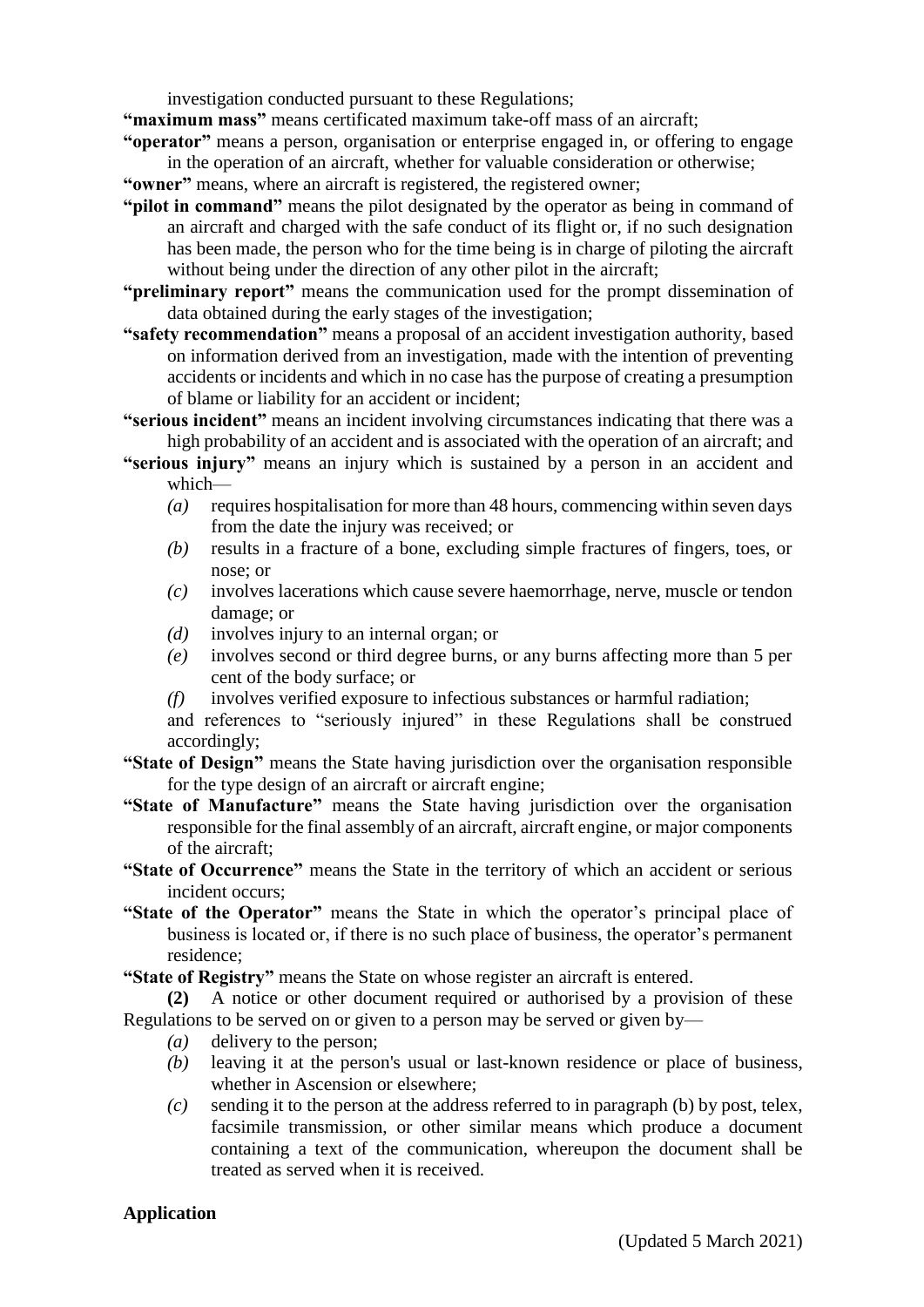**3.** These Regulations apply only to accidents and incidents involving aircraft engaged in civil aviation.

# **Purpose of the investigation of accidents and incidents**

**4.** The sole objective of the investigation of an accident or incident under these Regulations is the prevention of accidents and incidents and it is not the purpose of this activity to apportion blame or liability.

# **Duty to furnish information relating to accidents and serious incidents**

**5. (1)** Where an accident or a serious incident occurs the relevant person and, in case of an accident or a serious incident occurring on or adjacent to an aerodrome, the aerodrome authority shall—

- *(a)* give notice of the accident or incident to the Governor, the Chief Investigator and to the designated authority for civil aviation regulation in Ascension by the quickest means of communication available; and
- *(b)* where an accident occurs in or over Ascension, notify forthwith the local police authorities of the accident and of the place where it occurred.
- **(2)** In this regulation the expression "relevant person" means—
- *(a)* in the case of an accident or serious incident occurring in or over Ascension, or occurring elsewhere to an aircraft registered in Ascension, the pilot in command of the aircraft involved at the time of the accident or serious incident or, if the pilot in command be killed or incapacitated, the operator of the aircraft; and
- *(b)* in the case of a serious incident occurring in or over a country or territory other than a Contracting State to an aircraft registered elsewhere than in Ascension but operated by an undertaking established in Ascension, the undertaking.

**(3)** The notice to the Chief Investigator referred to in paragraph (1) shall contain, to the extent it is available—

- *(a)* in the case of an accident, the identifying abbreviation 'ACCID' or, in the case of a serious incident 'INCID';
- *(b)* the manufacturer, model, nationality and registration marks, and serial number of the aircraft;
- *(c)* the name of the owner, operator and hirer or lessee, if any, of the aircraft;
- *(d)* the qualifications of the pilot in command, and the nationality of the crew and passengers;
- *(e)* the date and time (local time or UTC) of the accident or serious incident;
- *(f)* the last point of departure and the point of intended landing of the aircraft;
- *(g)* the position of the aircraft with reference to some easily defined geographical point and latitude and longitude;
- *(h)* the number of—
	- (i) crew on board the aircraft at the time of the accident or serious incident and, in the case of an accident, the number of crew killed or seriously injured as a result of the accident:
	- (ii) passengers on board the aircraft at the time of the accident or serious incident and, in the case of an accident, the number of passengers killed or seriously injured as a result of the accident; and
	- (iii) in the case of an accident, other persons killed or seriously injured as a result of the accident;
- *(i)* a description of the accident or serious incident and the extent of the damage to the aircraft as far as is known as well as an indication of access difficulties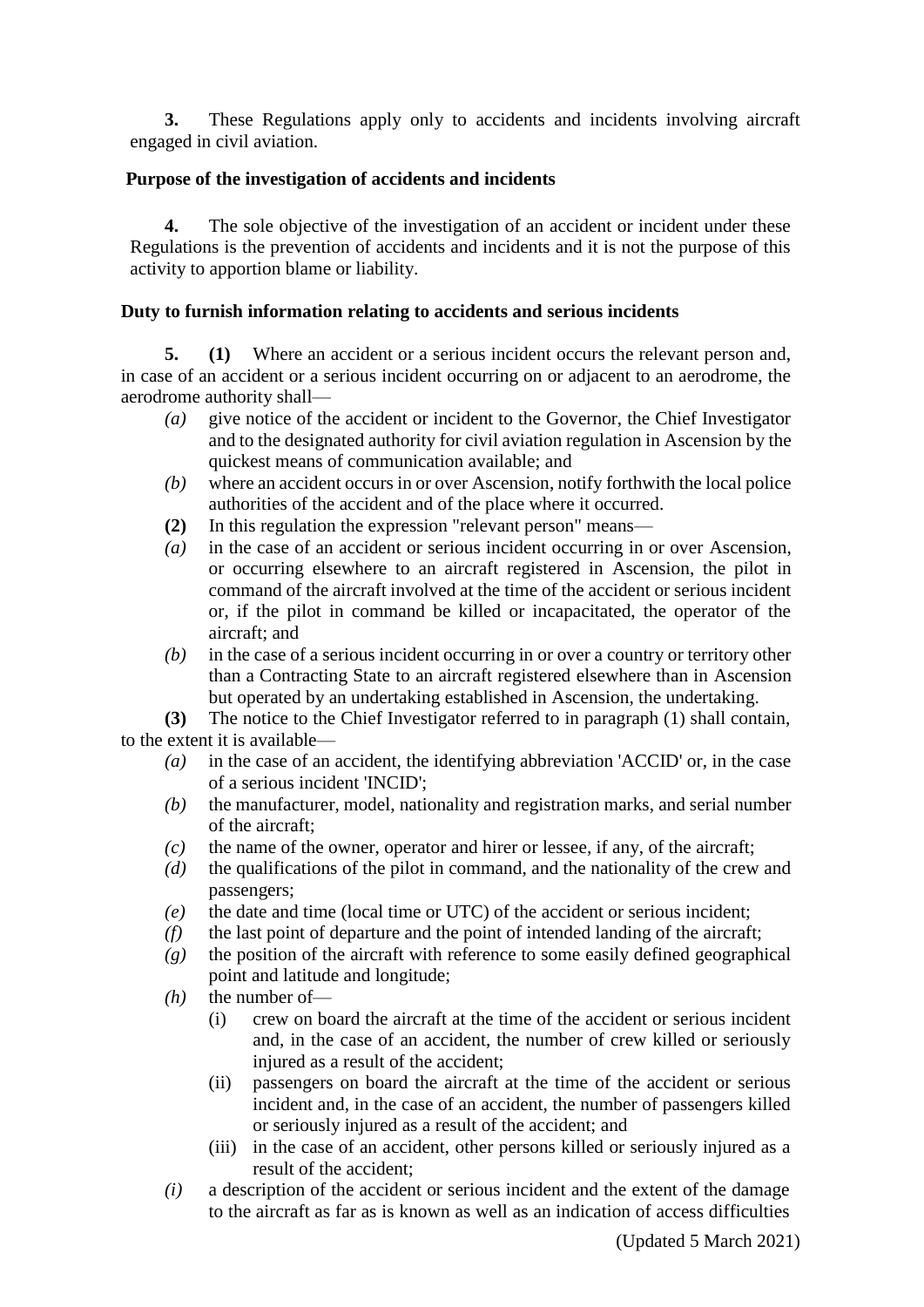or special requirements to reach the site; and

*(j)* the presence and description of any dangerous goods on board the aircraft.

**(4)** The Chief Investigator shall forward a notification of an accident or serious incident in the ICAO ADREP format with the minimum of delay and by the most suitable and quickest means available to—

- *(a)* the State of Registry;
- *(b)* the State of the Operator;
- *(c)* the State of Design;
- *(d)* the State of Manufacture; and
- *(e)* ICAO, when the aircraft involved is of a maximum mass of over 2,250kg or is a turbo-jet powered aircraft.

**(5)** The owner, operator, pilot in command or hirer of the aircraft shall, if so required by notice in writing given to him by the Chief Investigator, send to the Chief Investigator such information as is in his possession or control, in such form and at such times as may be specified in the notice.

**(6)** Upon receipt of notification of an accident or a serious incident occurring outside Ascension involving an aircraft registered in Ascension or of which Ascension is the State of the operator, the operator of the aircraft shall, as soon as possible, provide the authorities of the State conducting the investigation with any relevant information available regarding the aircraft and flight crew involved in the accident or serious incident, and a copy of the passenger manifest and any dangerous cargo.

**(7)** Notwithstanding the provisions of paragraph (6), the Chief Investigator shall inform the authorities of the State conducting the investigation whether Ascension intends to appoint an accredited representative.

### **Preliminary report on accident or incident to be published**

**6.** Subject to regulations 11(2) and 18, the Chief Investigator may at any time publish, or cause to be published, a preliminary report or information relating to an accident or serious incident.

### **Protection and removal of damaged aircraft**

**7. (1)** Subject to paragraphs (2) and (3) and regulation 9, where an accident or serious incident occurs in or over Ascension—

- *(a)* no person other than an authorised person shall have access to the aircraft involved in the accident or serious incident; and
- *(b)* neither the aircraft nor its contents shall, except under the authority of the Chief Investigator or the Investigator-in-Charge, be removed or otherwise interfered with; and
- *(c)* the Chief Investigator, the Investigator-in-Charge, or persons authorised on his behalf, shall take all reasonable measures to protect the evidence and to maintain safe custody of the aircraft and its contents for such a period as may be necessary for the purposes of an investigation;
- *(d)* the Chief Investigator, the Investigator-in-Charge or person authorised on his behalf, shall take all necessary steps to ensure that the aircraft, its contents, and any other evidence remain undisturbed pending inspection by an accredited representative, pursuant to a request from the State of Registry, State of Design, State of Manufacture or State of the Operator, so far as this is reasonably practicable and compatible with the proper conduct of the investigation and provided that it does not result in undue delay in returning the aircraft to service where this is practicable.
- **(2)** Notwithstanding paragraph (1)—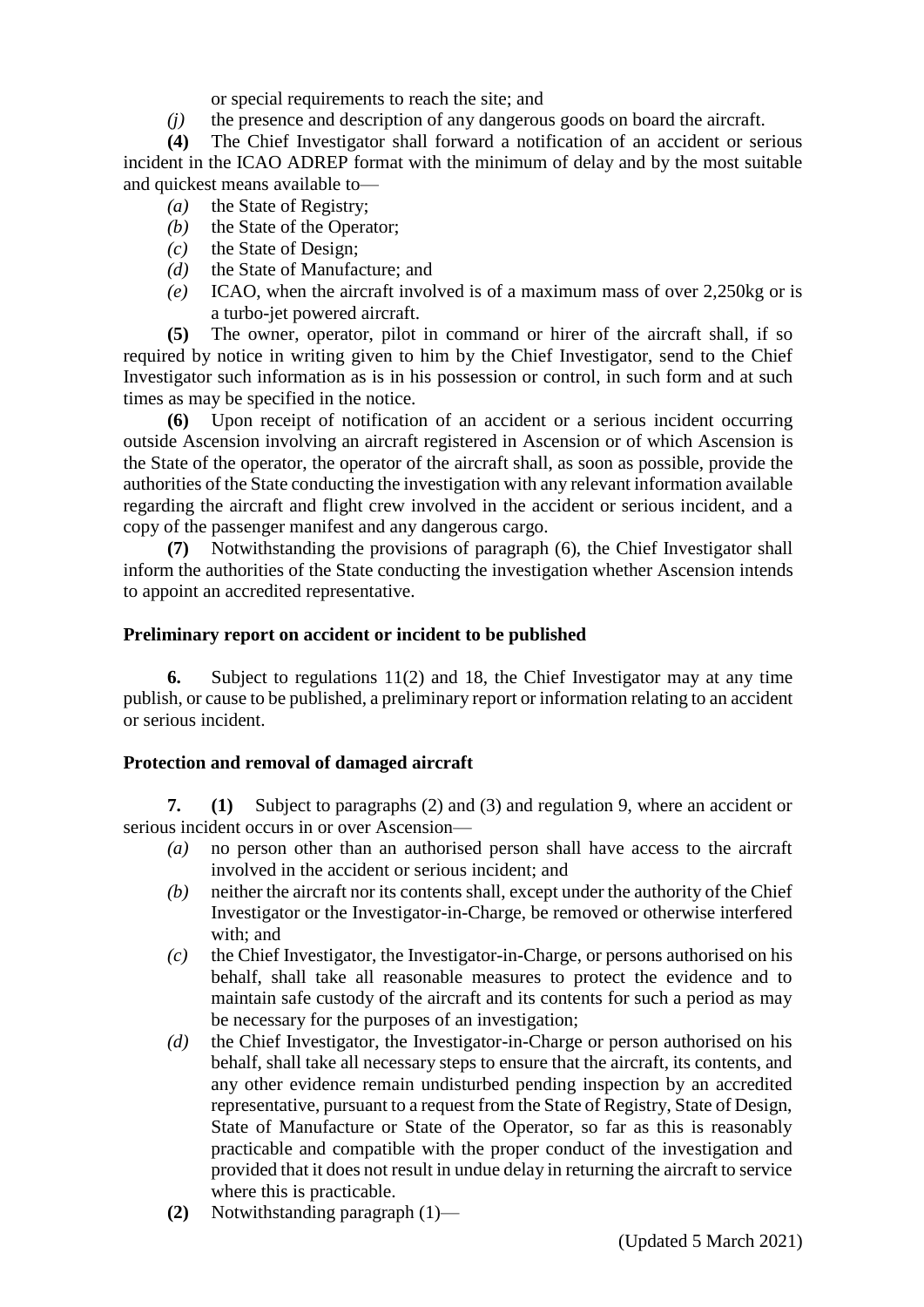- *(a)* the aircraft may be accessed, moved or interfered with to the extent necessary  $to$ —
	- (i) extricate persons, animals, mail and valuables;
	- (ii) prevent destruction by fire or other causes;
	- (iii) eliminate any danger or obstruction to air navigation, to other transport or to the public; or
	- (iv) remove other property from the aircraft under the supervision of an Investigator or with the agreement of an Investigator or a police officer; and
- *(b)* where an aircraft is in water, the aircraft or any of its contents may be removed to such extent as may be necessary for bringing the aircraft or the contents to a place of safety.

**(3)** The Chief Investigator or the Investigator-in-Charge shall release custody of the aircraft, its contents or any parts thereof as soon as they are no longer required in the investigation, to any person or persons duly designated by the State of Registry or the State of the Operator, as applicable.

- **(4)** In this regulation the expression "authorised person" means—
- *(a)* a person authorised by the Governor either generally or specially to have access to an aircraft involved in an accident or serious incident;
- *(b)* the Chief Investigator, the Investigator-in-Charge or a person authorised by him;
- *(c)* a police officer; or
- *(d)* an officer of the Customs and Excise Department.

# **Air Accident Investigators**

**8. (1)** For the purpose of carrying out investigations into accidents and incidents to which these Regulations apply, the Governor shall appoint a Chief Investigator who will appoint persons as air accident investigators, one of whom shall be appointed as the Investigator in Charge.

**(2)** Subject to paragraphs (4) and (5), the Chief Investigator shall carry out, or cause an Investigator to carry out, an investigation into—

- *(a)* accidents and serious incidents which occur in or over Ascension;
- *(b)* accidents and serious incidents which occur to aircraft registered in Ascension in or over a country or territory which is not a Contracting State or where the location of the accident or serious incident cannot definitely be established as being in the territory of any State;
- *(c)* accidents and serious incidents which occur in or over a country or territory which is not a Contracting State to aircraft which are registered elsewhere than in Ascension but which are operated by an undertaking established in Ascension when such an investigation is not carried out by another State; and

**(3)** Subject to paragraphs (4) and (5), the Chief Investigator may, where he expects to draw air safety lessons from it, carry out, or cause an Investigator to carry out, an investigation into an incident, other than a serious incident, which occurs—

- *(a)* in or over Ascension; or
- *(b)* otherwise than in or over Ascension to an aircraft registered in Ascension.
- **(4)** The Chief Investigator may delegate the whole or any part of an investigation into

an accident or incident to another State or a regional accident investigation organization by mutual arrangement and consent.

**(5)** Where the Chief Investigator delegates the task of carrying out an investigation pursuant to paragraph (4), the Chief Investigator shall to the extent possible facilitate inquiries by the Investigator-in-Charge appointed by the relevant State.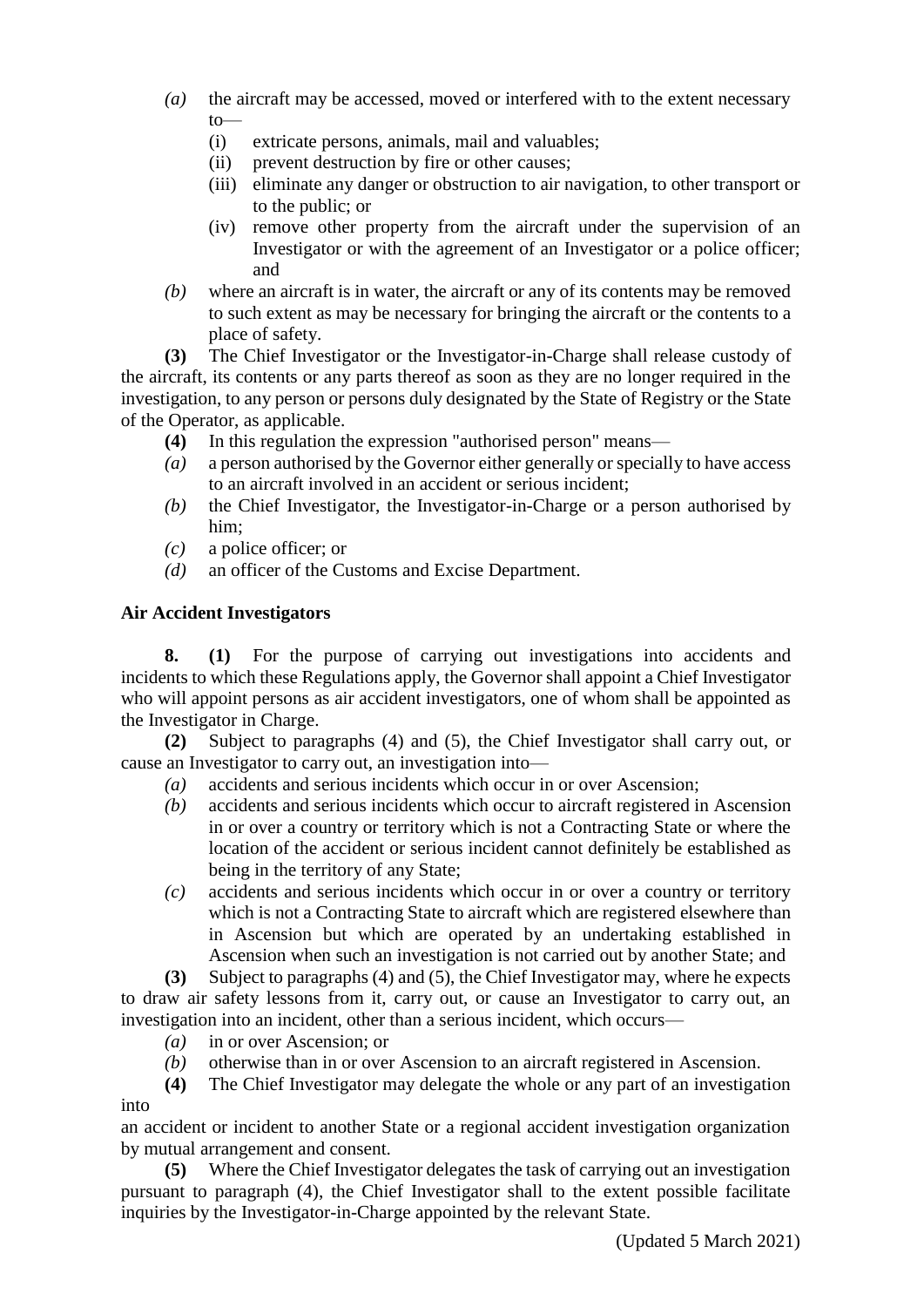**(6)** Without prejudice to the power of an Investigator to seek such advice or assistance as the Investigator may deem necessary in making an investigation, the Chief Investigator may appoint suitably qualified persons to assist an Investigator in a particular investigation.

**(7)** The Chief Investigator may invite the aviation authorities and suitably qualified persons or organisations from Ascension and other Contracting States to assist in the conduct of the investigation, so far as this is compatible with the proper conduct of the investigation.

**(8)** The Chief Investigator shall designate a person as the Investigator-in-Charge of an investigation except where the investigation has been delegated under paragraph (4).

**(9)** If, in the course of an investigation, it becomes known, or it is suspected, that an act of unlawful interference to the aircraft was involved in the cause of the accident or serious incident the Investigator-in-Charge shall immediately initiate action to ensure that the aviation security authorities of Ascension are informed.

### **Powers and duties of Investigators**

**9. (1)** An Investigator is authorised, for the purpose of enabling him to carry out an investigation into an accident or incident in the most efficient way and within the shortest time, in co-operation with the authorities responsible for any judicial inquiry where appropriate, to—

- *(a)* have unrestricted and unhampered access to and control over the site of the accident or incident, the aircraft, its contents or its wreckage, and all relevant material or evidence including the protection of the aircraft, debris or components for examination or analysis purposes;
- *(b)* ensure an immediate listing of evidence and controlled removal of debris, or components, for examination or analysis purposes;
- *(c)* have immediate access to and use of the contents of the flight recorders and any other recordings;
- *(d)* arrange for the read out of the flight recorders without delay;
- *(e)* arrange for an expeditious autopsy or medical examination of the crew, passengers and other persons and have immediate access to the results of examination of the bodies of victims or of tests made on samples taken from the bodies of victims;
- *(f)* have immediate access to the results of examinations of the people involved in the operation of the aircraft or of tests made on samples taken from such people;
- *(g)* call and examine witnesses and to require them to produce information or evidence relevant to the investigation; and
- *(h)* have free access to any relevant information or records held by the owner, the operator or the manufacturer of the aircraft, by the authorities responsible for civil aviation, air navigation services or airport operations.
- **(2)** For the purposes of paragraph (1), an Investigator has power—
- *(a)* by summons under the Investigator's hand, to call before him and examine all persons as the Investigator thinks fit, require persons to answer questions or furnish information or produce books, papers, documents and articles which the Investigator may consider relevant, and to retain any such books, papers, documents and articles until the completion of the investigation;
- *(b)* to take statements from all persons as the Investigator thinks fit and to require any person to make and sign a declaration of the truth of the statement made by him;
- *(c)* on production of the Investigator's credentials, where these are required, to enter and inspect any place, building or aircraft the entry or inspection whereof appears to the Investigator to be requisite for the purposes of the investigation;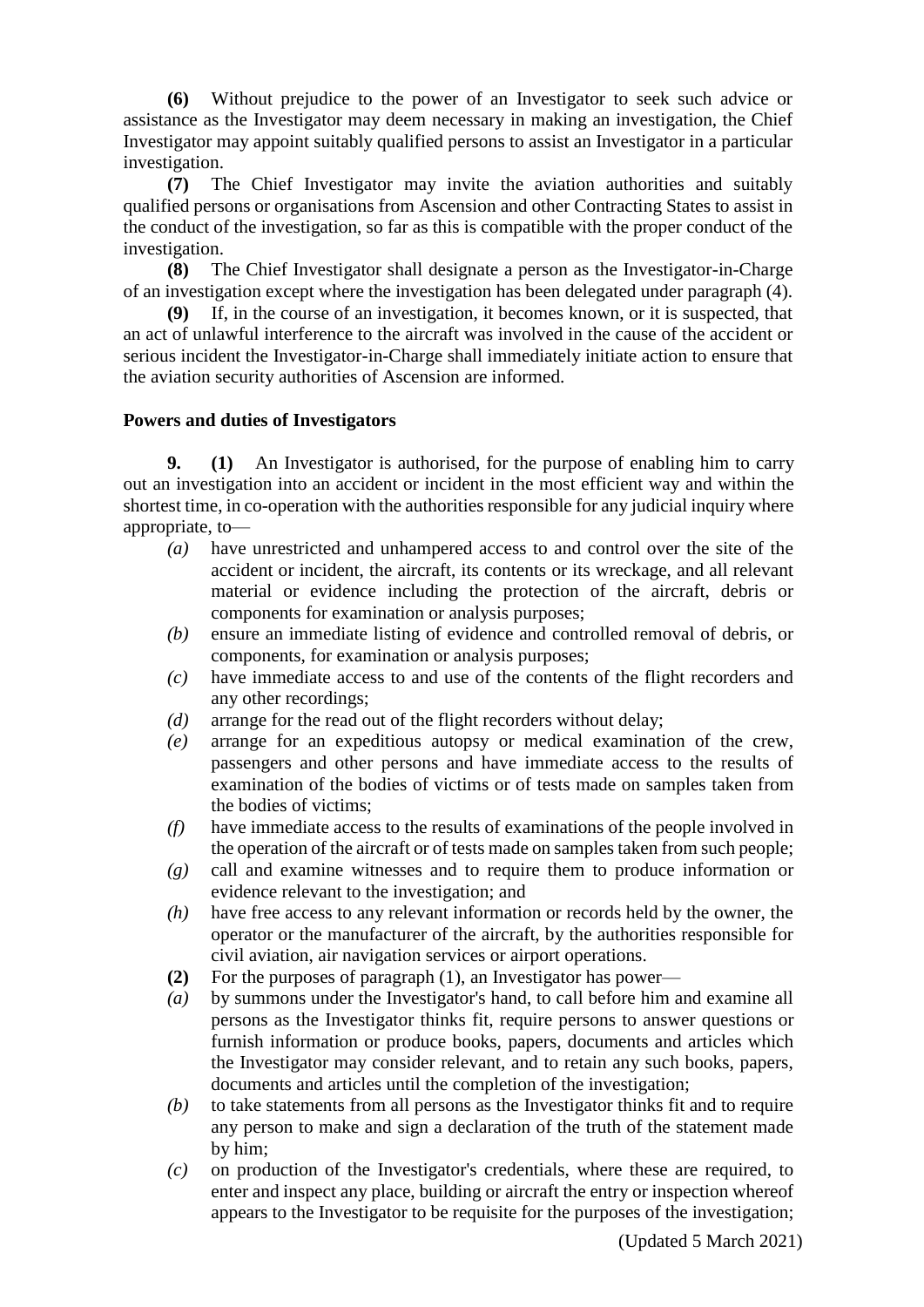- *(d)* on production of the Investigator's credentials, where these are required, to remove, test, take measures for the preservation of or otherwise deal with any aircraft, other than an aircraft involved in the accident or incident, where it appears to the investigating Investigator requisite for the purposes of the investigation; and
- *(e)* to take such measures for the preservation of evidence as the Investigator considers appropriate.

**(3)** A person summoned by an Investigator under paragraph (2)(a) shall be allowed such expenses as the Governor may determine.

# **Form and conduct of investigations**

**10.** The extent of investigations and the procedure to be followed in carrying out investigations required or authorised under these Regulations shall be—

- *(a)* wholly independent of, and separate from, any judicial or administrative proceedings to apportion blame or liability;
- *(b)* coordinated with any investigation conducted by the judicial authorities;
- *(c)* determined by the Chief Investigator taking account of the purpose described in regulation 4 and the lessons the Chief Investigator expects to draw from the accident or incident for the improvement of aviation safety.

# **Investigation report**

**11. (1)** On completion of an investigation into an accident or incident, the Investigator-in-Charge shall prepare a Final Report of the investigation in a form, prescribed in the Appendix to Annex 13 of the Convention, appropriate to the type and seriousness of the accident or incident.

**(2)** On completion of an investigation, the Chief Investigator shall send a copy of the draft Final Report to the following States, inviting their significant and substantiated comments on the report as soon as possible—

- *(a)* the State of Registry;
- *(b)* the State of the Operator;
- *(c)* the State of Design;
- *(d)* the State of Manufacture; and
- *(e)* any other State that participated in the investigation

and shall take account of such comments received within 60 days on technical aspects of the report and either amend the report to include the substance of the comments or, at the request of the State that provided the comments, append the comments upon which no agreement could be reached, to the Final Report.

**(3)** Where it appears to the Investigator-in-Charge that the investigation of an accident or incident—

- *(a)* involving a collision between a civil aircraft and a military aircraft, or
- *(b)* occurring while a civil aircraft was on, or in the course of taking off from or landing on, an aerodrome controlled by a naval, military or air force or by the naval, military or air forces of any country,

has been completed, except for the investigation of matters affecting the discipline or internal administration of naval, military or air forces which are more appropriate for the investigation by some other person or body—

- (i) the investigation may be treated for the purpose of paragraph  $(1)$  as if it had been completed without such matters being investigated under these regulations; and
- (ii) where sub-paragraph (i) applies, the report of the investigation into the accident or incident shall state the matters to which the investigation, by reason of this paragraph, has not extended.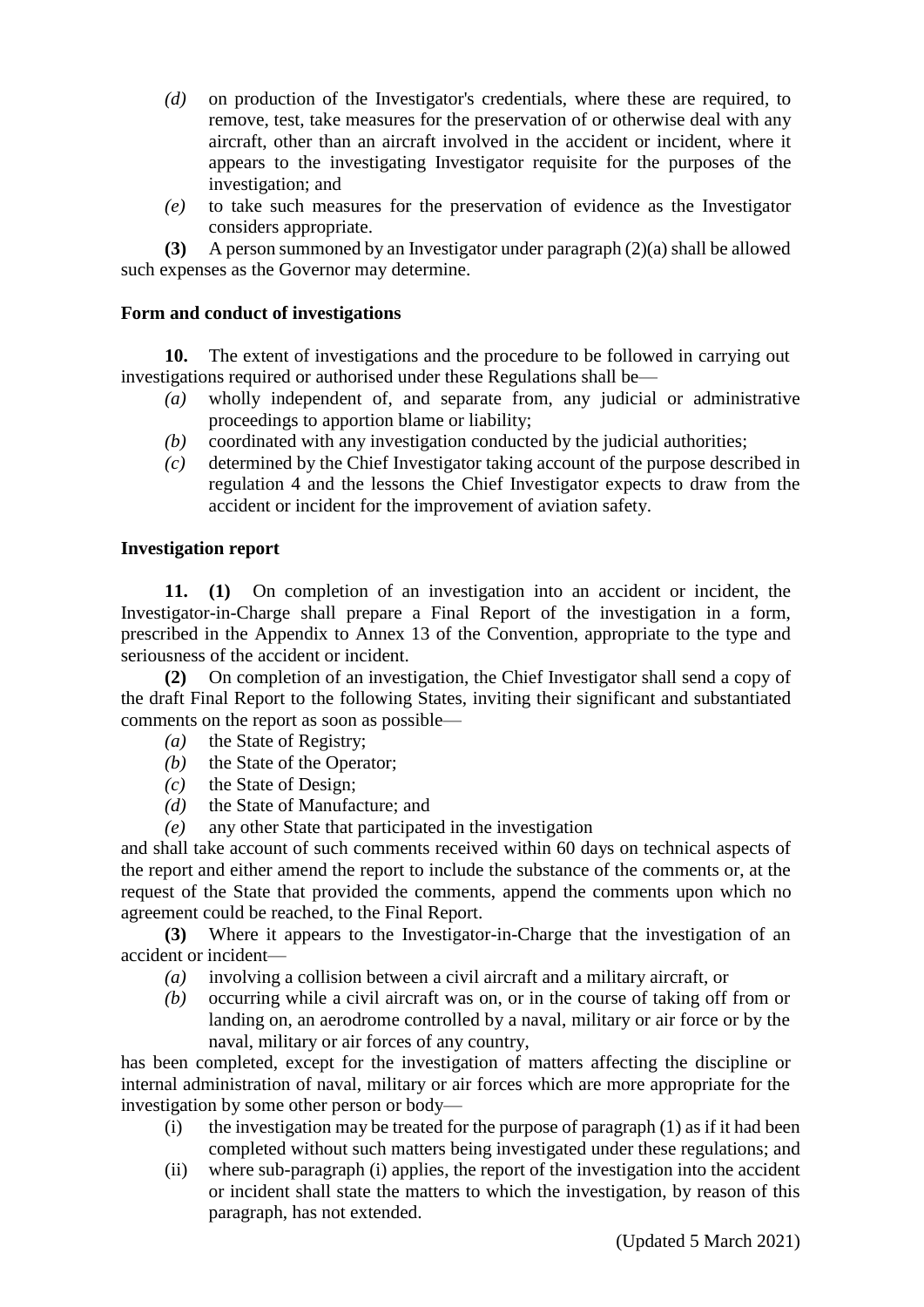**(4)** The report of an investigation into an accident or incident shall state the sole objective of the investigation as described in regulation 4 and, where appropriate, contain a list of findings, cause(s), causal factors and/or contributing factors and safety recommendations.

**(5)** The Chief Investigator shall submit a copy of every report prepared pursuant to paragraph (1) to the Governor without delay.

# **Notice of investigation report and representations**

**12. (1)** Where, in the Chief Investigator's opinion, publication of a report required by regulation 13 to be published is likely to adversely affect the reputation of a person, the Chief Investigator shall not submit the Final report to the Governor for publication until he has—

- *(a)* where it appears to him practicable to do so, served a notice on the person or, where the person is deceased, on the person who appears to him to best represent the interest of the deceased at the time he proposes to serve the notice; and
- *(b)* made such changes to the report as he thinks fit following consideration of representations made to him in accordance with paragraph (3) by or on behalf of the person served with the notice under sub-paragraph *(a)*.

**(2)** The notice referred to in sub-paragraph (a) of paragraph (1) shall include particulars of any proposed analysis of facts and conclusions as to the cause or causes of the accident or incident which may affect the person on whom or in respect of whom the notice is served.

**(3)** Subject to paragraph (5), representations made pursuant to sub-paragraph (b) of paragraph (1) shall be in writing and served on the Chief Investigator within 28 days of service of the notice or such longer period as the Chief Investigator may allow.

**(4)** No person shall disclose or permit to be disclosed any information contained in a notice or report served on such person pursuant to paragraphs (1) or (4) to any other person without the prior consent in writing of the Chief Investigator.

**(5)** The Chief Investigator may, notwithstanding that the period has expired, extend the period of 28 days referred to in paragraph (3).

**(6)** A person who contravenes or fails to comply with paragraph (4) commits an offence.

**(7)** No person shall circulate, publish or give access to a draft report or any part thereof, or any documents obtained during an investigation of an accident or incident conducted by another State without the consent of that State, unless such reports or documents have been released by that State.

# **Publication of reports**

**13.** The Governor shall cause the Final Report of an investigation into an accident or incident to be made public—

- *(a)* in the shortest time possible;
- *(b)* where possible, within 12 months of the date of the accident or incident; and
- *(c)* in such a manner as the Governor thinks fit.

# **Safety recommendations**

**14. (1)** The Chief Investigator shall cause the report referred to in regulation 13, and the safety recommendations contained in it, to be communicated to ICAO and to all of the relevant undertakings or aviation authorities concerned in the States referred to in regulation 11(2).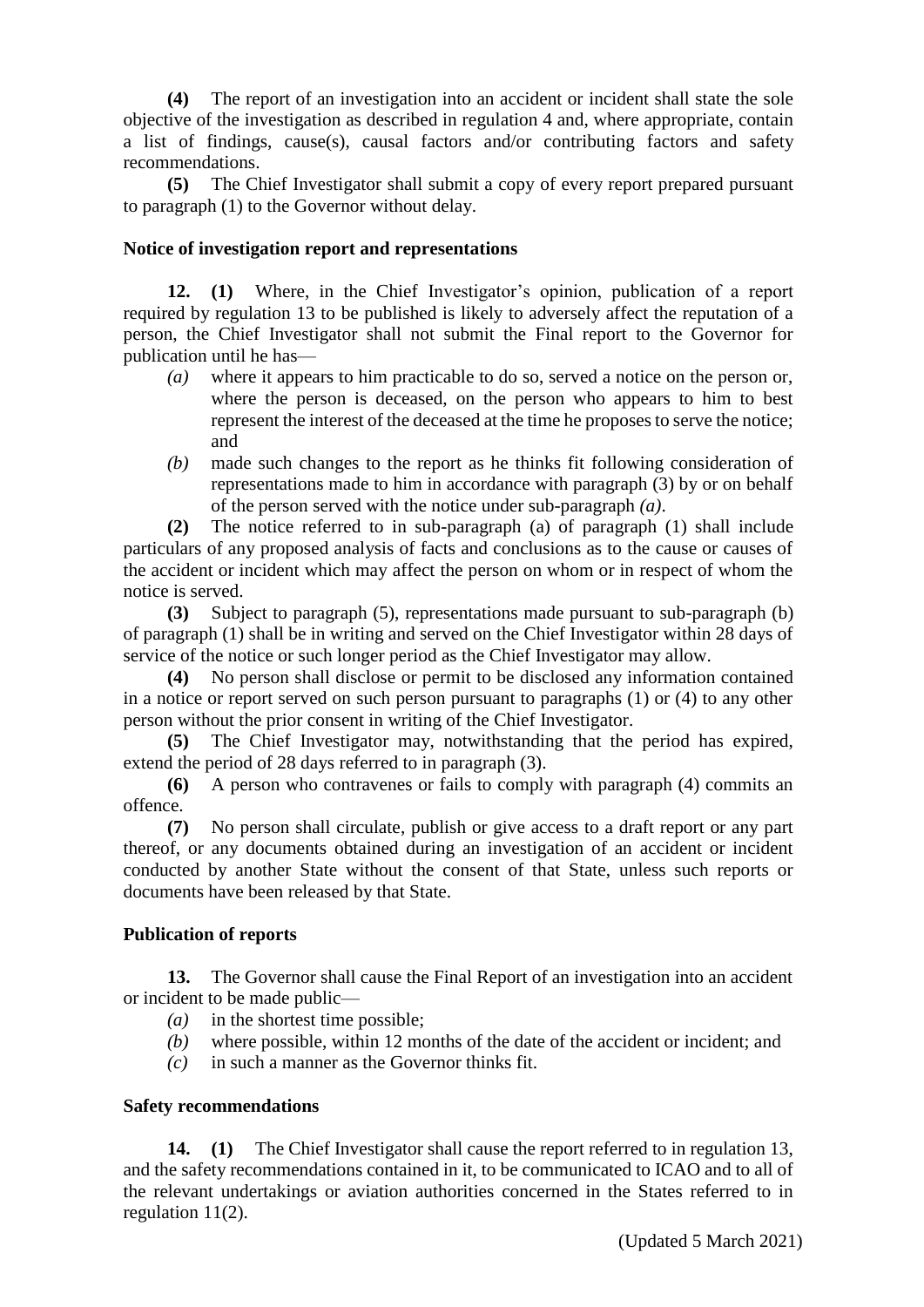**(2)** A safety recommendation shall in no case create a presumption of blame or liability for an accident or incident.

**(3)** Without prejudice to the investigation or publication of the Final Report, at any stage of an investigation of an accident or incident, the Chief Investigator may recommend in a dated transmittal communication to the appropriate authorities, including those in other States and where appropriate ICAO, any preventative action that he considers necessary to be taken promptly to enhance aviation safety.

**(4)** An undertaking or authority to which a safety recommendation is communicated pursuant to paragraph (1) shall, without delay—

- *(a)* consider the safety recommendation and, where it considers it to be appropriate, act upon it; and
- *(b)* send to the Chief Investigator one of the following—
	- (i) full details of the measures, if any, it has taken or proposes to take to implement the recommendation without delay and, where it proposes to implement measures, the timetable for securing that implementation; or
	- (ii) a full explanation as to why the recommendation is not to be the subject of measures to be taken to implement it; and
- *(c)* give written notice to the Chief Investigator where at any time information provided to him pursuant to sub-paragraph (b)(i), concerning the measures it proposes to take or the timetable for securing their implementation, is rendered inaccurate by any change of circumstances.

# **Reopening of investigation**

**15. (1)** If, after an investigation has been closed, new and significant evidence becomes available the Chief Investigator may cause the investigation of an accident or incident to be reopened.

**(2)** An investigation that is reopened shall be subject to and conducted in accordance with these Regulations.

### **Accredited representatives, advisers and experts**

**16. (1)** Where an investigation of an accident or serious incident is being carried out by an Investigator pursuant to regulation 8, accredited representatives maybe appointed  $by-$ 

- *(a)* the State of Registry;
- *(b)* the State of Design;
- *(c)* the State of Manufacture;
- *(d)* the State of the Operator; and
- *(e)* a Contracting State which has, on request, furnished information, facilities or experts to the Investigator in connection with the accident or serious incident.

**(2)** Where an investigation of an accident or serious incident is being carried out by an Investigator pursuant to regulation 8, an 'expert' may be appointed by a State which has a special interest in the accident by virtue of fatalities or serious injuries to its citizens.

**(3)** Accredited representatives may participate in the investigation and be permitted to—

- *(a)* visit the scene of the accident;
- *(b)* examine the wreckage;
- *(c)* obtain witness information and suggest areas of questioning;
- *(d)* receive copies of all pertinent documents, saving all just exceptions;
- *(e)* have full access to all relevant evidence as soon as possible;
- *(f)* participate in read outs of recorded media;
- *(g)* participate in off-scene investigative activities such as component examinations,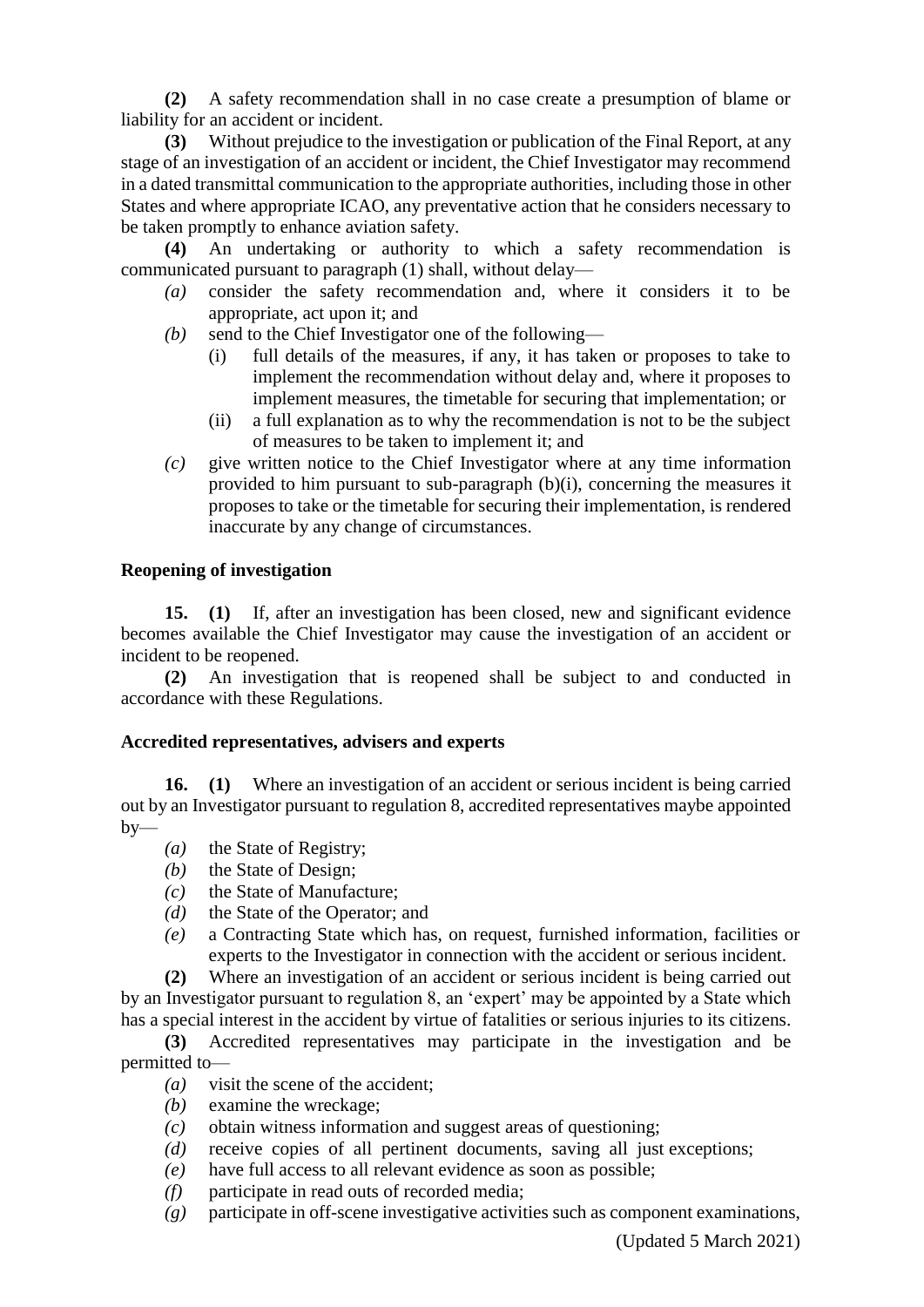technical briefings, tests and simulations;

- *(h)* participate in investigation progress meetings, including deliberations related to analysis, findings, causes and safety recommendations;
- *(i)* make submissions in respect of the various elements of the investigation; and
- *(j)* be accompanied by such advisers as may be considered necessary by the authorities of the State by which the accredited representative is appointed.

**(4)** An 'Expert' representative may participate in the investigation and be permitted to—

- *(a)* visit the scene of the accident;
- *(b)* have access to the relevant factual information which is approved for public release by the State conducting the investigation, and information on the progress of the investigation; and
- *(c)* receive a copy of the Final Report;
- *(d)* assist in the identification of victims and in meetings with survivors from their State.

### **Obstruction of investigation**

**17. (1)** No person shall obstruct or impede an Investigator or any person acting under the authority of the Chief Investigator in the exercise of any powers or duties under these Regulations.

**(2)** No person shall without reasonable excuse fail, after having had the expenses, if any, to which he is entitled under these Regulations tendered to him, to comply with any summons of an Investigator holding an investigation.

#### **Disclosure of relevant records**

**18. (1)** In this regulation—

**"judicial proceedings"** includes any proceedings before a court, tribunal or person having by law power to hear, receive and examine evidence on oath;

- **"Governor"** includes any Investigator or officer under the jurisdiction of the Governor;
- **"relevant court"** in the case of judicial proceedings or an application for disclosure means the courts of Ascension; and
- **"relevant record"** means cockpit voice and flight data recordings and airborne image recordings and any transcripts from such recordings and any other records in the possession, custody or power of the Chief Investigator which includes—
	- *(a)* all statements taken from persons by an Investigator or supplied to an Investigator in the course of his investigation, together with any notes or voice recordings of interviews;
	- *(b)* all communications between persons having been involved in the operation of the aircraft;
	- *(c)* medical or private information regarding persons involved in the accident or incident;
	- *(d)* recordings and transcriptions of recordings from air traffic control units;
	- *(e)* analysis of and opinions expressed about information, including flight recorder information, made in the investigation in relation to the accident or incident; and
	- *(f)* the draft final report, except as mentioned in regulation 11(1).

**(2)** Subject to paragraphs (3), (4), (5) and (6), no relevant record shall be made available by the Chief Investigator or the Governor to any person for purposes other than an accident or incident investigation conducted under these Regulations.

**(3)** The records listed in paragraph (1) shall be included in the Final Report or its appendices only when pertinent to the analysis of the accident or incident and parts of the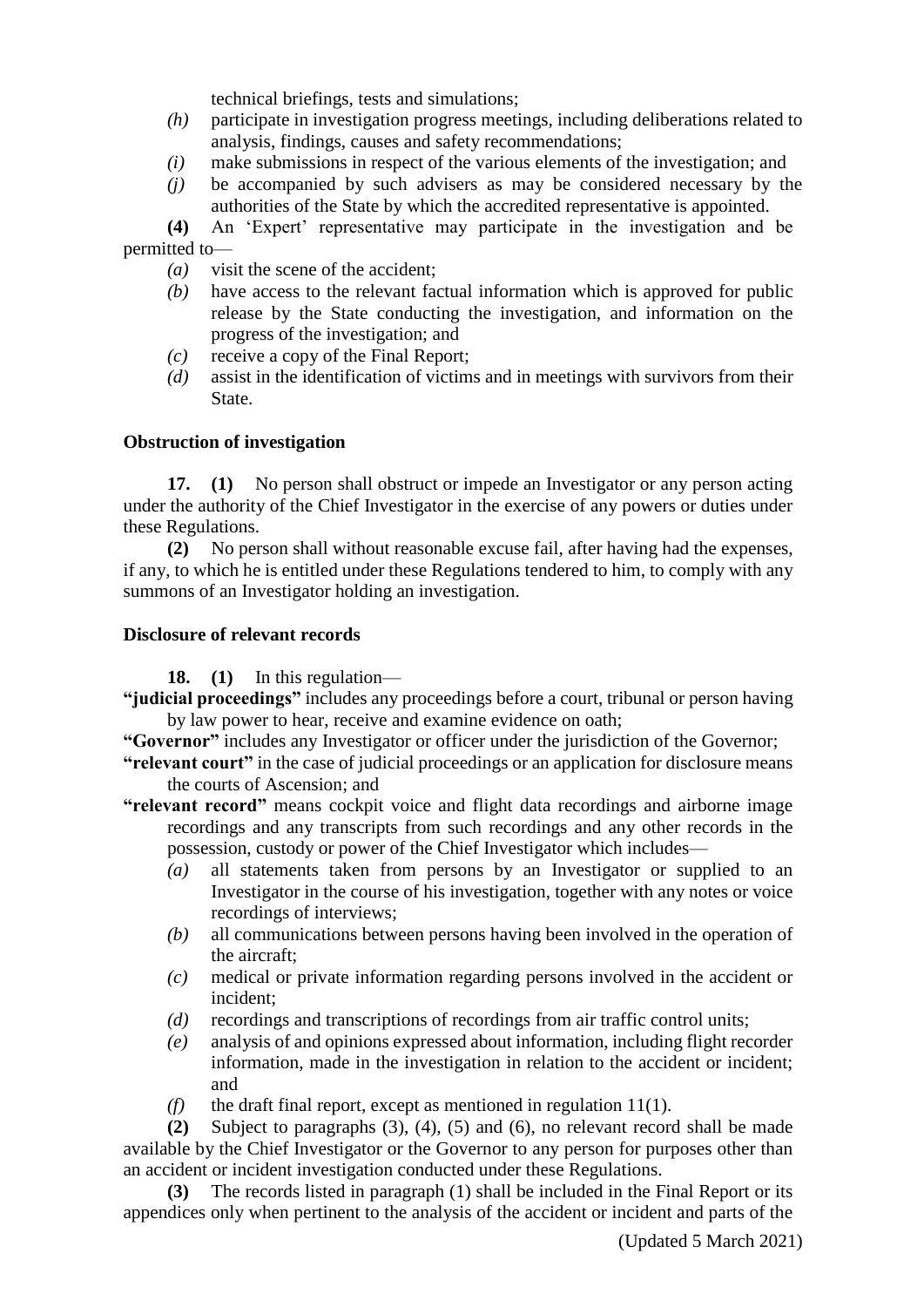records not relevant to the analysis shall not be disclosed.

**(4)** The names of persons involved in an accident or incident shall not be disclosed to the public by an Investigator.

**(5)** Nothing in paragraph (2) shall preclude the Governor or the Chief Investigator making a relevant record available to any other person where—

- *(a)* in a case where the other person is a party to or otherwise entitled to appear at judicial proceedings, the relevant court has ordered that the relevant record shall be made available to that person for the purpose of those proceedings; or
- *(b)* in any other circumstances, the relevant court has ordered that the relevant record shall be made available to that person for any other purpose.

**(6)** Subject to paragraph (6), no order shall be made under paragraph (5) unless the relevant court is satisfied that the interests of justice in the circumstances in question outweigh any adverse domestic and international impact which disclosure may have on the investigation into the accident or incident to which the record relates or on any future accident or incident investigation undertaken in Ascension.

**(7)** A relevant record or part thereof shall not be treated as having been made available contrary to paragraph (2) in any case where that record or part is included in the Final Report or the appendices to the Final Report, of the accident or included in a notice served under regulation 12.

**(8)** The provisions of this regulation apply without prejudice to any rule of law, which authorises or requires the withholding of any relevant record or any part thereof on the ground that the disclosure of it would be injurious to the public interest.

# **NOTICE MADE BY THE GOVERNOR PURSUANT TO ARTICLES 5, 7 and 74 OF THE AIR NAVIGATION (OVERSEAS TERRITORIES) ORDER 2013, AS AMENDED IN RESPECT OF THE TERRITORY OF ASCENSION ISLAND**

 $\overline{\phantom{a}}$  , where  $\overline{\phantom{a}}$  , where  $\overline{\phantom{a}}$  , where  $\overline{\phantom{a}}$ 

- (a) This Notice is given pursuant to articles 5, 7 and 74 of the Air Navigation (Overseas Territories) Order 2013, as amended ("the Order").
- (b) Article 5 of the Order provides for the Governors to publish, or provide access to, requirements which they consider relevant to determining their satisfaction in respect of certain matters before granting a certificate, licence or other document issued under the provisions of the Order.
- (c) I hereby determine pursuant to article 5(3) of the Order that to publish certain requirements in relation to aviation security would be, or would likely to be, detrimental to national security.
- (d) Therefore in accordance with article 5(4) of the Order, I make available the document specified in paragraph (g) of this Notice only to persons who, in the opinion of Air Safety Support International Ltd ("ASSI"), have need of that document in order to promote compliance by those persons with its provisions and, in such cases, for ASSI to make that document available in such a manner and in such form as ASSI sees fit, consistent with promoting compliance with that document.
- (e) Article 7 provides, inter alia, for the Governor to issue such instructions as are necessary, requisite or expedient for carrying out the Chicago Convention and implementing any Annex thereto and any amendment to the Convention, or any such Annex made in accordance with the Convention, or generally for regulating and securing the safety of international air navigation.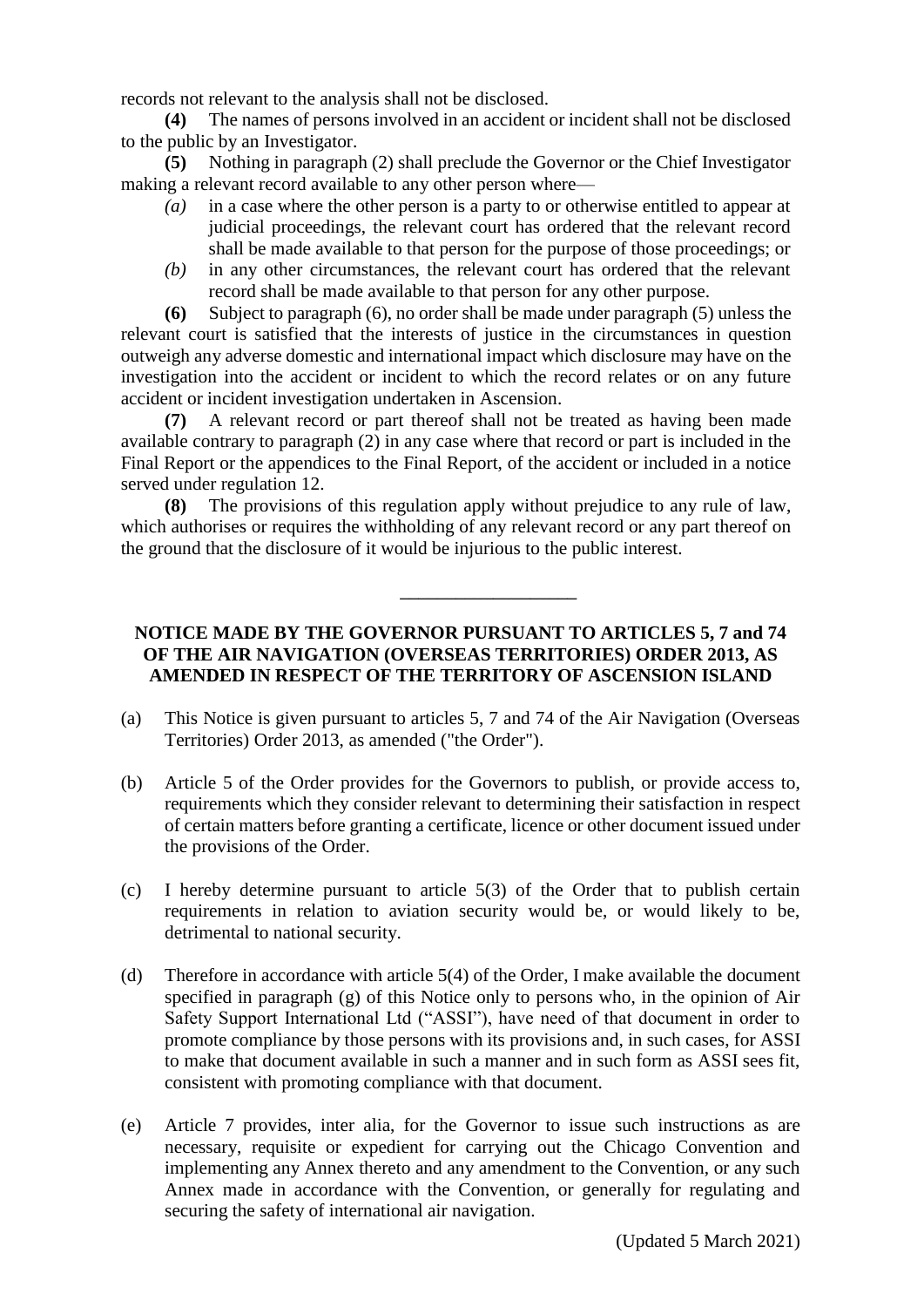- (f) Article 74(1)(c) provides for compliance with the Governor's instructions in respect of the operation, safety and security of aircraft and the safety and security of persons and property carried therein and in respect of the instruments and equipment to be installed therein or carried thereon.
- (g) The following documents as amended or updated from time to time shall constitute those prescriptions, instructions and requirements as aforesaid in relation to the matters specified:

Overseas Territories Aviation Requirements Part 178 Aviation Security. Overseas Territories Aviation Requirements Part 179 Aviation Security Training.

\_\_\_\_\_\_\_\_\_\_\_\_\_\_\_\_\_\_\_\_\_\_\_\_

-

(2) Without prejudice to the generality of subsection (1)(b) above, the provision there authorised includes provision with respect to any of the following matters, that is to say—

(a)the definition of "accident" for the purposes of this section so as to correspond to the meaning adopted for the time being in the Annex;

(b)the participation of any persons authorised for the purpose in accordance with the regulations in any investigation held in accordance with the requirements of the Annex by the competent authorities of any other state; and

(c)the investigation of any accident other than one to which subsection  $(1)(a)$  above applies for the purpose of securing any information, articles or other material which it is the duty of the Territory in accordance with any requirements of the Annex to furnish to any other state.

(3) Without prejudice to the generality of subsection (1) above, regulations under this section may contain provisions—

(a) requiring notice to be given of any such accident as is mentioned in subsection  $(1)(a)$  above in such manner and by such persons as may be specified in the regulations;

(b)applying, with or without modification, for the purpose of investigations held with respect to any such accident any of the provisions of any law in force in the Territory relating to the investigation of deaths or accidents;

(c)prohibiting, pending investigation, access to or interference with aircraft to which an accident has occurred, and authorising any person so far as may be necessary for the purposes of an investigation, or for the purpose of determining whether an investigation should be held, to have access to, examine, remove, test, take measures for the preservation of, or otherwise deal with, any such aircraft and any other aircraft;

(d)authorising or requiring the cancellation, suspension, endorsement or surrender of any licence or certificate granted in the Territory under Part II of the Civil Aviation Act 1949, as extended to the Territory by the Civil Aviation Act 1949 (Overseas Territories) Order 1969, or any Order in Council or order made under the said Part II as so extended, or the withdrawal or suspension of any validation conferred in the Territory of a licence granted by a duly competent authority elsewhere, where it appears on an investigation that the licence or certificate ought to be cancelled, suspended, endorsed or surrendered or the validation withdrawn or suspended, as the case may be, and requiring the production of any such licence or certificate for the purpose of being so dealt with.

(4) Without prejudice to subsection (2)(a) above, in this section "accident" shall be construed as including any fortuitous or unexpected event by which the safety of an aircraft or any person is threatened.

(5) If any person contravenes or fails to comply with any regulations under this section he shall be liable on summary conviction to a fine not exceeding  $£1,000$  or to imprisonment for a term not exceeding there months.

(6) Nothing in this section shall limit the powers of any authority under sections 245 to 247 or 252 to 254 of

<sup>&</sup>lt;sup>i</sup> [Section 75. (1) The Governor may by regulations under this section make such provision as appears to him to be requisite or expedient—

<sup>(</sup>a)for the investigation of any accident arising out of or in the course of air navigation and either occurring in or over the Territory or occurring elsewhere to aircraft registered in the Territory; and (b)for carrying out any Annex to the Chicago Convention (being an Annex adopted in accordance with the Convention and relating to the investigation of accidents involving aircraft) as it has effect from time to time with any amendment made in accordance with the Convention (hereafter in this section referred to as "the Annex").